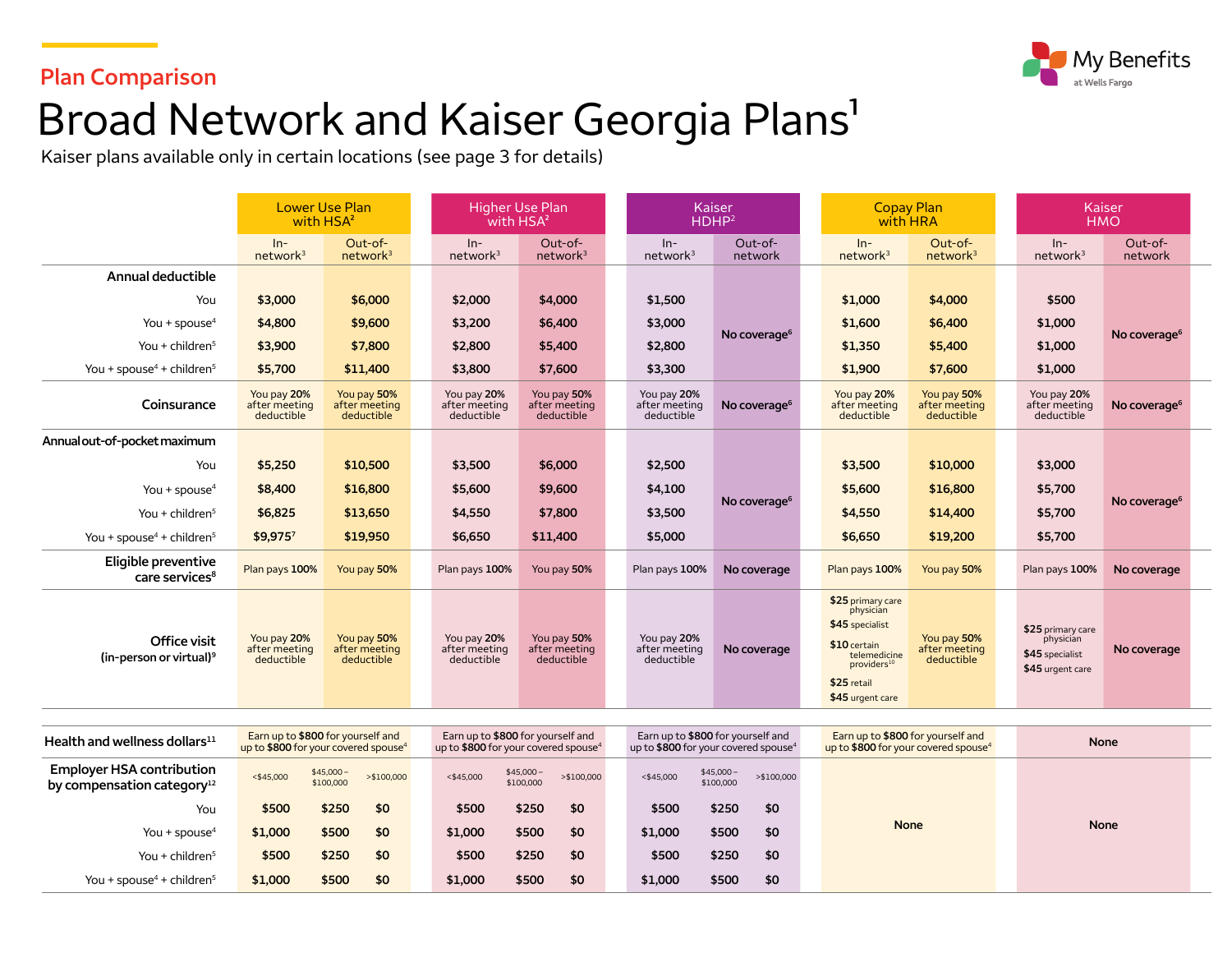## **Plan Comparison**  Prescriptions

|                                            | <b>Lower Use Plan</b><br>with HSA <sup>2</sup>         |                                                        | Higher Use Plan<br>with HSA <sup>2</sup>               |                                                        | Kaiser<br>HDHP <sup>2</sup>                            |                      | <b>Copay Plan</b><br>with HRA       |                                | Kaiser<br><b>HMO</b>                        |                                |                    |
|--------------------------------------------|--------------------------------------------------------|--------------------------------------------------------|--------------------------------------------------------|--------------------------------------------------------|--------------------------------------------------------|----------------------|-------------------------------------|--------------------------------|---------------------------------------------|--------------------------------|--------------------|
|                                            | $In-$<br>network <sup>3</sup>                          | Out-of-<br>network <sup>3</sup>                        | $ln-$<br>network <sup>3</sup>                          | Out-of-<br>network <sup>3</sup>                        | $In-$<br>network <sup>3</sup>                          | $Out-of-$<br>network | $In-$<br>network <sup>3</sup>       |                                | $Out-of-$<br>network <sup>3</sup>           | $ln-$<br>network <sup>3</sup>  | Out-of-<br>network |
| Preventive drugs <sup>13</sup>             | Not subject<br>to deductible                           | <b>Not subject</b><br>to deductible                    | <b>Not subiect</b><br>to deductible                    | Not subject<br>to deductible                           | Not subiect<br>to deductible                           |                      | <b>Not subject</b><br>to deductible |                                | <b>Not subject</b><br>to deductible         | Not subject<br>to deductible   |                    |
| Generic (30-day supply)                    | $$10$ copay                                            | Pay in-network                                         | $$10$ copay                                            | Pay in-network                                         | $$10$ copay                                            |                      | $$10$ copay                         |                                | Pay in-network                              | $$10$ copay                    |                    |
| Preferred brand-name<br>(30-day supply)    | $$45$ copay <sup>14,15</sup>                           | copays + cost<br>difference<br>between                 | $$45$ copay <sup>14,15</sup>                           | copays + cost<br>difference<br>between                 | $$45$ copay                                            | No coverage          |                                     | $$45$ copay <sup>14,15</sup>   | copays + cost<br>difference<br>between      | $$25$ copay                    | No coverage        |
| Nonpreferred brand-name<br>(30-day supply) | $$75$ copay <sup>14</sup>                              | full cost and<br>network rate                          | $$75$ copay <sup>14</sup>                              | full cost and<br>network rate                          | $$75$ copay                                            |                      | $$75$ copay <sup>14</sup>           |                                | full cost and<br>network rate               | \$75 copay                     |                    |
| Specialty                                  | $$150$ copay<br>(90-day supply<br>through Accredo)     | Specialty<br>medications are<br>not covered            | $$150$ copay<br>(90-day supply<br>through Accredo)     | Specialty<br>medications are<br>not covered            | $$75$ copay<br>(30-day supply)                         |                      | $$150$ copay<br>(90-day supply)     | through Accredo) <sup>16</sup> | Specialty<br>medications are<br>not covered | $$75$ copay<br>(30-day supply) |                    |
| Non-Preventive drugs <sup>13</sup>         | <b>Full cost until</b><br>deductible<br>reached, then: | <b>Full cost until</b><br>deductible<br>reached, then: | <b>Full cost until</b><br>deductible<br>reached, then: | <b>Full cost until</b><br>deductible<br>reached, then: | <b>Full cost until</b><br>deductible<br>reached, then: | No coverage          | <b>Not subject</b><br>to deductible |                                | <b>Not subject</b><br>to deductible         | Not subject<br>to deductible   |                    |
| Generic (30-day supply)                    | $$10$ copay                                            | Pay in-network                                         | $$10$ copay                                            | Pay in-network                                         | $$10$ copay                                            |                      | $$10$ copay                         |                                | Pay in-network                              | $$10$ copay                    |                    |
| Preferred brand-name<br>(30-day supply)    | $$45$ copay <sup>14,15</sup>                           | copays + cost<br>difference<br>between                 | $$45$ copay <sup>14, 15</sup>                          | copays + cost<br>difference<br>between                 | $$45$ copay                                            |                      |                                     | $$45$ copay <sup>14,15</sup>   | copays + cost<br>difference<br>between      | \$25 copay                     | No coverage        |
| Nonpreferred brand-name<br>(30-day supply) | $$75$ copay <sup>14</sup>                              | full cost and<br>network rate                          | $$75$ copay <sup>14</sup>                              | full cost and<br>network rate                          | $$75$ copay                                            |                      | $$75$ copay <sup>14</sup>           |                                | full cost and<br>network rate               | $$75$ copay                    |                    |
| Specialty                                  | $$150$ copay<br>(90-day supply<br>through Accredo)     | Specialty<br>medications are<br>not covered            | $$150$ copay<br>(90-day supply<br>through Accredo)     | Specialty<br>medications are<br>not covered            | $$75$ copay<br>(30-day supply)                         |                      | $$150$ copay<br>(90-day supply      | through Accredo) <sup>16</sup> | Specialty<br>medications are<br>not covered | $$75$ copay<br>(30-day supply) |                    |

#### Online tools and resources

Learn to use your benefits year-round with convenient online tools and resources. Manage your health and health care costs, find the right care options and providers, and achieve your personal health and well-being goals. Visit the HR Services & Support site or Teamworks at Home [\(teamworks.wellsfargo.com\)](http://teamworks.wellsfargo.com).